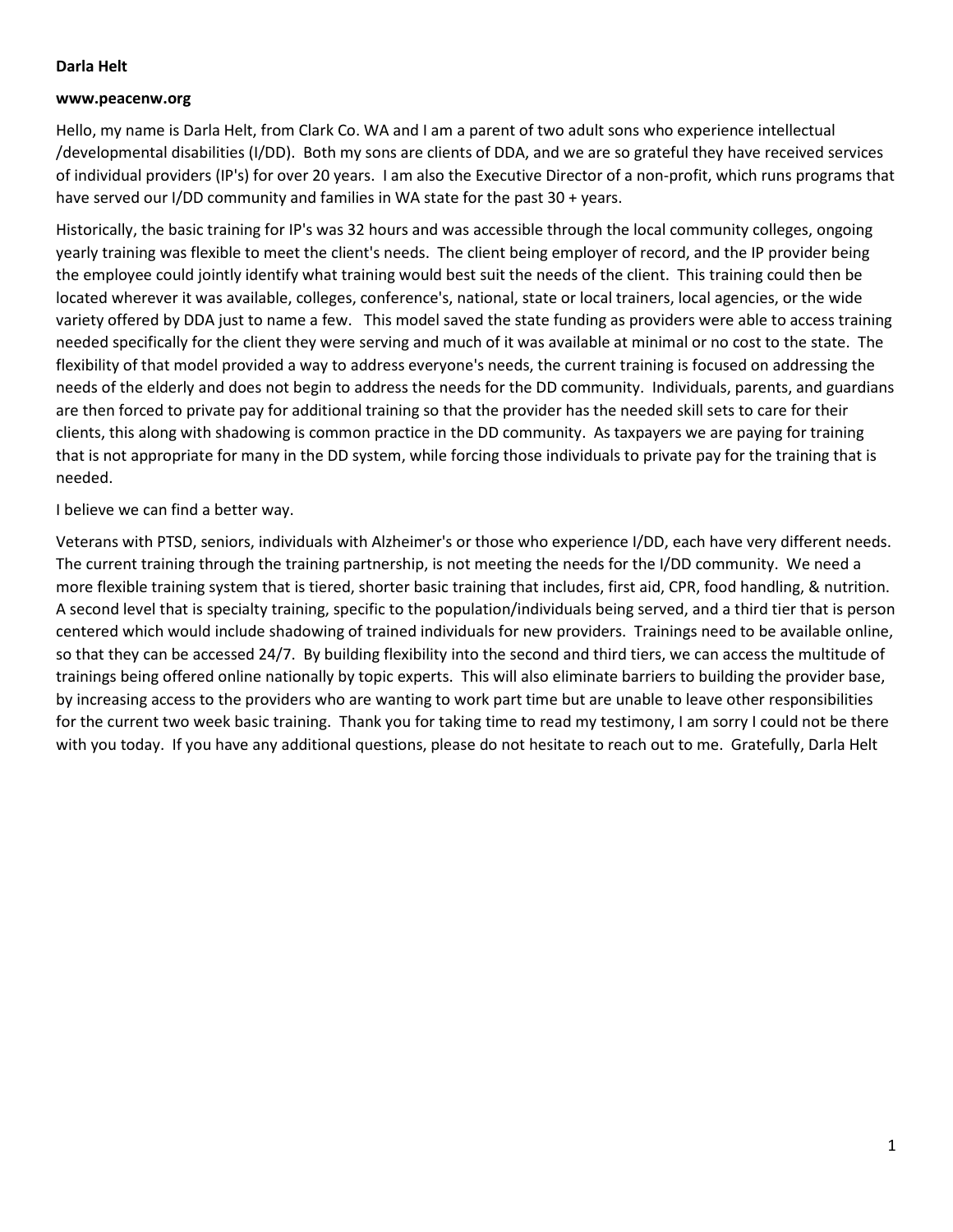### **Peter Nazzal**

## **Catholic Community Services of Western Washington (In-Home Care License)**

We are very supportive of personal care training. We have been a key of caregiver training since the 1990s. We are proud of the fact that the training we created in the early 1990s became the basis for the first training DSHS required - Fundamentals of Caregiving. Over the past three decades caregiver training has expanded as home care services have expanded to meet the needs of vulnerable people. We have been involved with the revision of training over the past several decades. We are a community trainer who trains thousands of caregivers every year.

The issue of CPR has come up from time to time. We do not support the inclusion of CRP training for the following reasons:

## 1) Current System Works

When a person we serve is experiencing an emergency, staff are instructed to call 911 and follow the 911 operator's instructions. Our staff who are CPR trained are instructed to explain to the 911 operator that they are CPR trained. The operator may or may nor instruct them to perform CPR, depending on the situation. Do Not Resuscitate orders are also part of the process.

This system works. We are not aware of any bad outcomes related to calling 911 rather than implementing CRP first. You may want to study the possibility of negative outcomes if this was reversed and staff were to provide CPR before 911 was called or instead of calling 911. Valuable time would be lost; perhaps enough time to result in a bad outcome.

Our main reason for opposition to inclusion of CPR training is the current system works. Staff who desire CPR training can get it through CE. Many have it via their CNA license.

### 2) Liability - Good Samaritan Law

Employers and employees are not covered by the Good Samaritan law as it relates to providing CPR as part of their job. This would open up liability for both employers and possibly employees.

### 3) Scope - license

We are of the understanding this may be out of the scope of practice for our staff and is not allowed/covered under our Home Care License. The in-home care license is divided into three categories - Home Care, Home Health, and Hospice. CPR is required for Home Health - WAC 246-335-530 (9). CPR is required for Hospice - WAC 246-335-630 (8). It is not required for Home Care.

### 4) DNR Orders

Many people we serve have DNR orders.

### 5) Funding & Changing WAC

The current training meets statutory requirements and it would not be possible to remove any to create time for CPR training. If CPR is added, additional training will be needed and the cost is unknown.

Licensure and training WAC may also need to be changed if CPR is required for training.